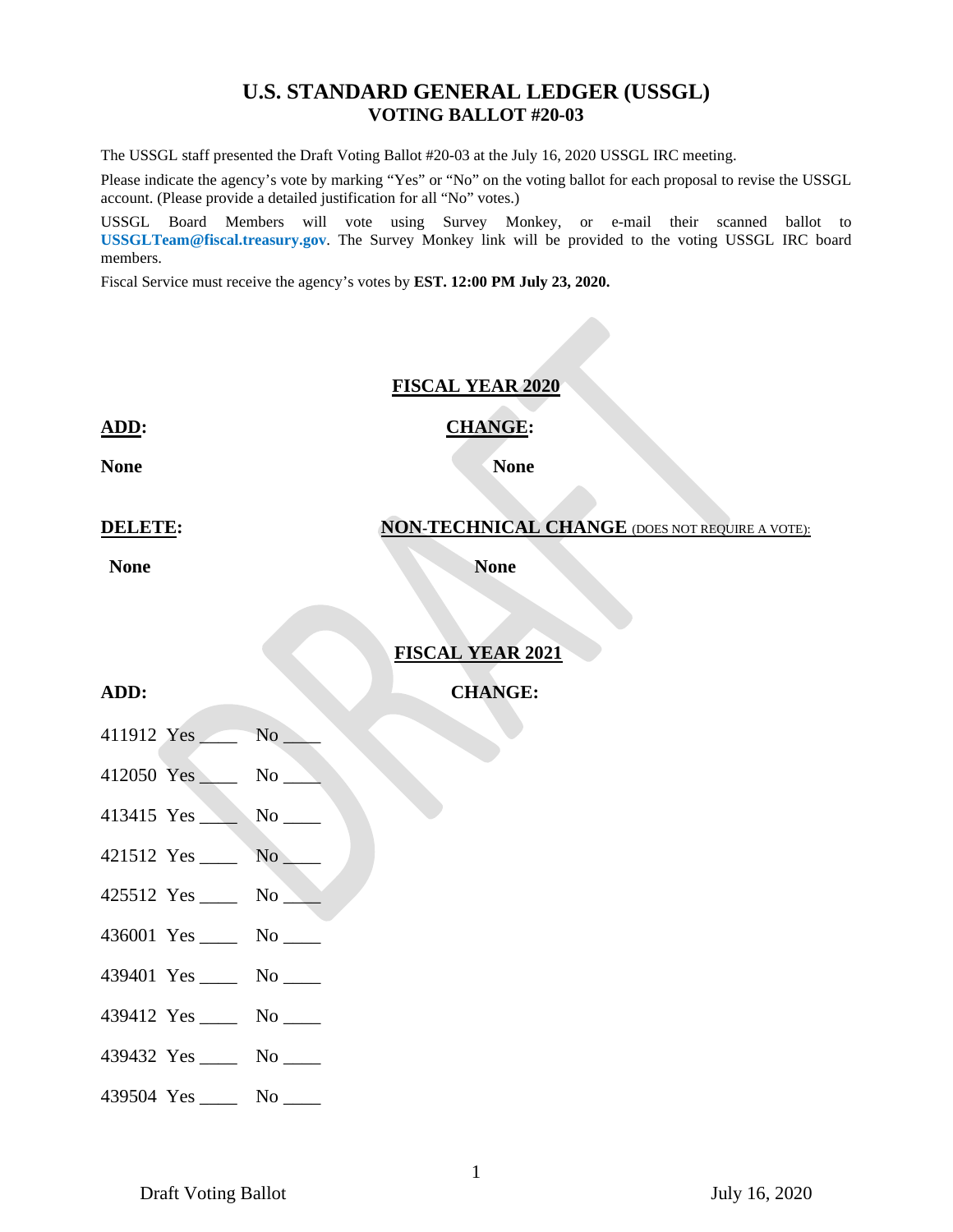#### **DELETE:**

## **FISCAL YEAR 2022 ADD: CHANGE:**

Name: \_\_\_\_\_\_\_\_\_\_\_\_\_\_\_\_\_\_\_\_\_\_\_\_\_\_\_\_\_\_\_\_\_\_\_\_\_\_\_\_\_\_\_\_\_\_

Agency: \_\_\_\_\_\_\_\_\_\_\_\_\_\_\_\_\_\_\_\_\_\_\_\_\_\_\_\_\_\_\_\_\_\_\_\_\_\_\_\_\_\_\_\_\_

Date: \_\_\_\_\_\_\_\_\_\_\_\_\_\_\_\_\_\_\_\_\_\_\_\_\_\_\_\_\_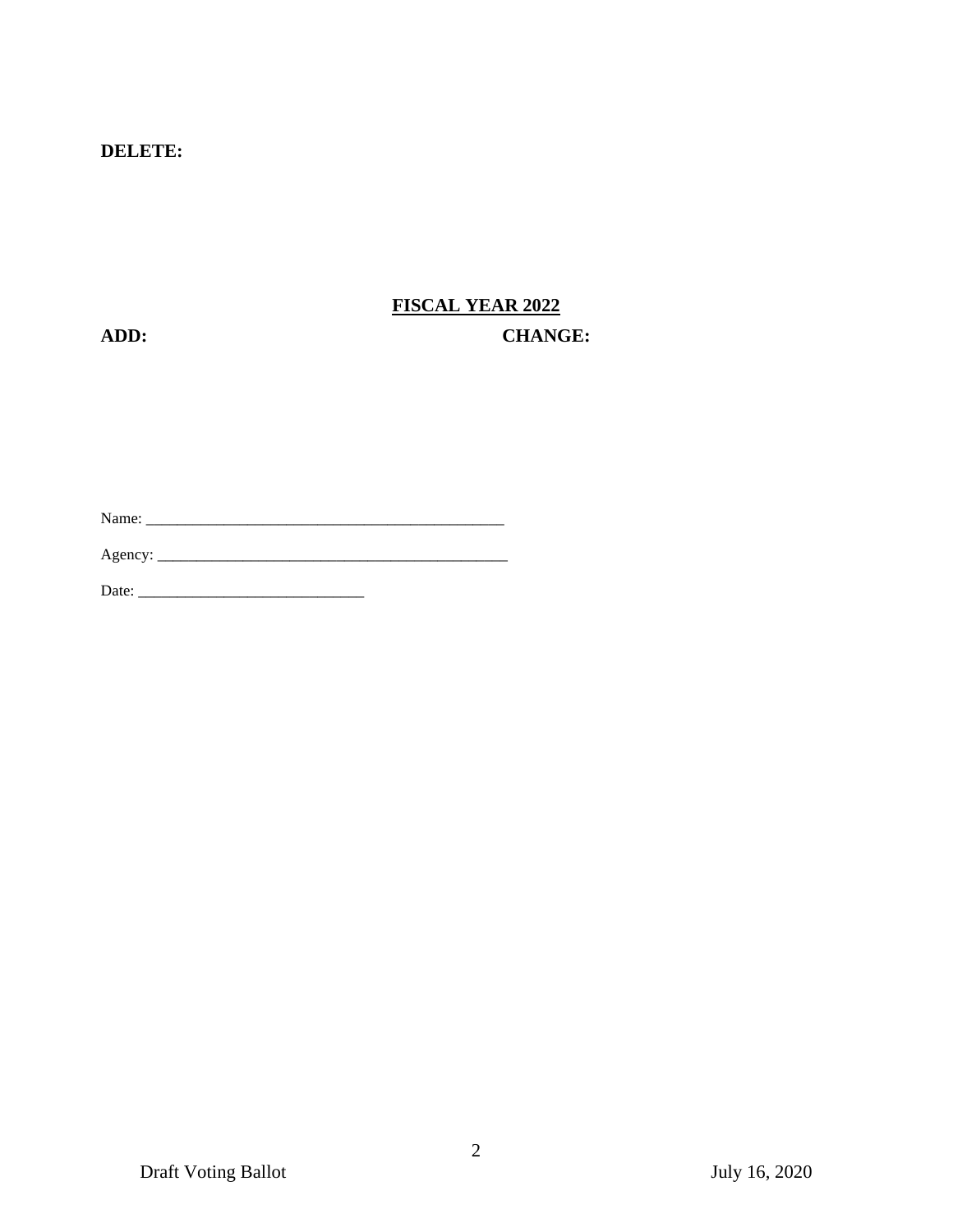### **PROPOSED CHANGES TO USSGL ACCOUNTS FOR FISCAL 2020**

#### **Proposed Modification to USSGL Account Title and Definition**

#### **PROPOSED NEW USSGL ACCOUNTS FOR FISCAL 2021**

**Account Title:** Definite Appropriation – Adjustments for Trust Fund Share – Prior Year **Account Number:** 411912 **Normal Balance:** Credit

**Definition:** The amount of budget authority derived from the General Fund of the U.S. Government adjusted downward for the trust fund share derived from either the Harbor Maintenance or Inland Waterways trust fund where a prior year appropriation act is cited. Corps of Engineers – Civil Works use only.

**Justification:** The current USSGL, 411900, addresses accounting that affects new budget authority but not adjustments to prior year definite budget authority where indefinite amounts are derived from trust funds impacting a definite appropriation. This will provide the Corps of Engineers – Civil Works an accounting mechanism.

**Account Title:** Anticipated Definite Appropriation – Adjustments for Trust Fund Share – Prior Year **Account Number:** 412050 **Normal Balance:** Credit

**Definition:** The amount of anticipated budget authority derived from the General Fund of the U.S. Government adjusted downward for the trust fund share derived from either the Harbor Maintenance or Inland Waterways trust fund where a prior year appropriation act is cited. Corps of Engineers – Civil Works use only.

**Justification:** To address accounting that affects anticipated adjustments to prior year definite budget authority where indefinite amounts are derived from trust funds impacting a definite appropriation. This will provide the Corps of Engineers – Civil Works an accounting mechanism.

**Account Title:** Adjustment for Definite Contract Authority Limitation **Account Number:** 413415 **Normal Balance:** Credit

**Definition:** Downward adjustment to prior year definite budget authority pursuant to limitation in a no-year Treasury account. This adjustment may be associated with recoveries of prior-year obligations. Department of Transportation use only.

**Justification:** Due to limitation in authorization act, provides the Department of Transportation a mechanism to report definite contract authority in a no-year Treasury account that must be reduced without a no-year Treasury account closing.

Draft Voting Ballot July 16, 2020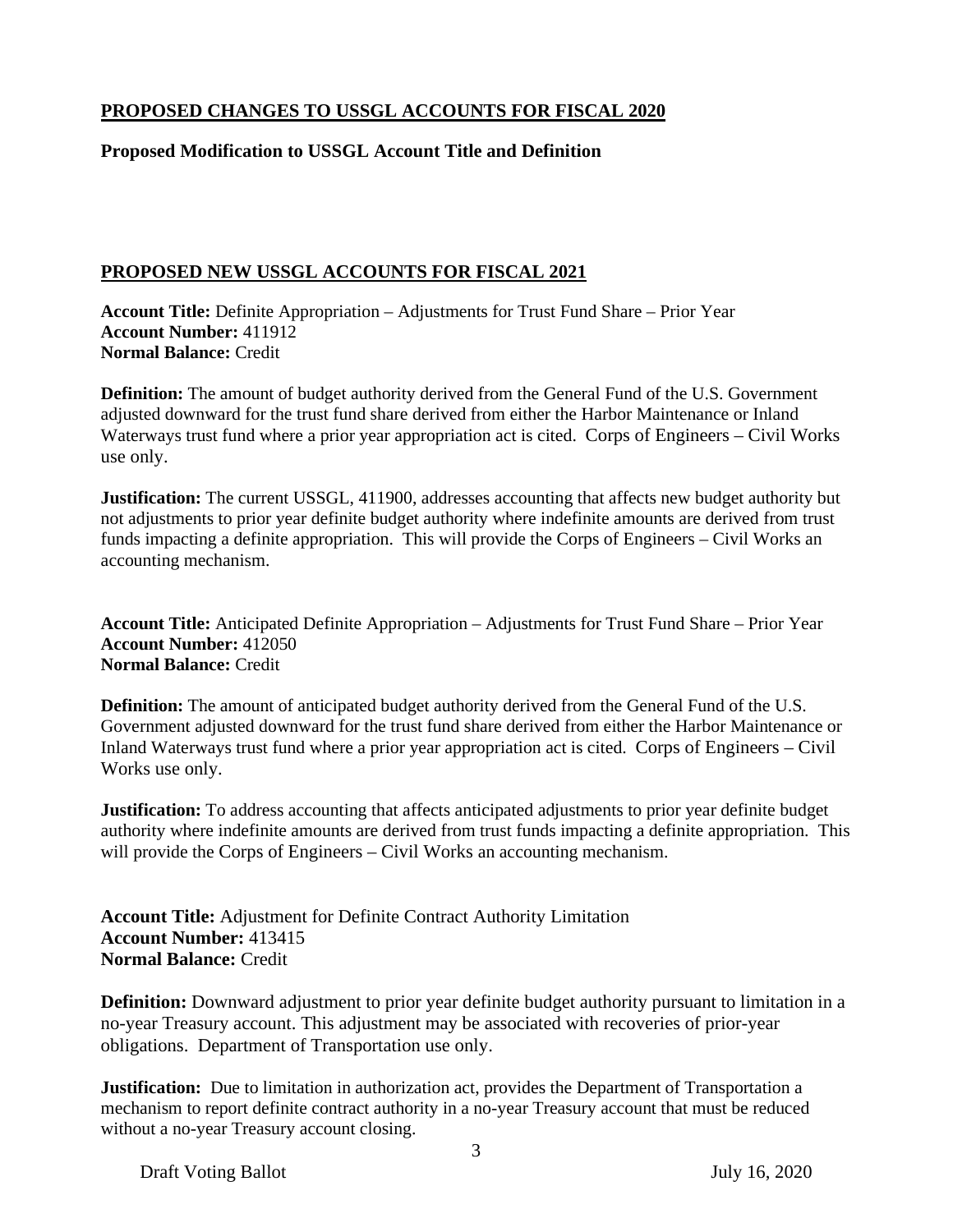**Account Title:** Anticipated Offsetting Collections - Expenditure Transfer from Trust Funds – Adjustments for Trust Fund Share – Prior Year **Account Number:** 421512 **Normal Balance:** Debit

**Definition:** The amount of anticipated offsetting collections derived from either the Harbor Maintenance or Inland Waterways trust fund where the appropriation derived from the General Fund of the U.S. Government is adjusted downward and a prior year appropriation act is cited. Corps of Engineers – Civil Works use only.

**Justification:** To address accounting that affects new anticipated adjustments for indefinite amounts derived from trust funds that impact a definite appropriation. This will provide the Corps of Engineers – Civil Works an accounting mechanism.

**Account Title:** Offsetting Collections - Expenditure Transfer from Trust Funds – Adjustments for Trust Fund Share – Prior Year **Account Number:** 425512 **Normal Balance:** Debit

**Definition:** The amount of offsetting collections derived from either the Harbor Maintenance or Inland Waterways trust fund where the appropriation derived from the General Fund of the U.S. Government is adjusted downward and a prior year appropriation act is cited. Corps of Engineers – Civil Works use only.

**Justification:** The current USSGL, 425500, addresses accounting that affects new offsetting collections but not adjustments for indefinite amounts derived from trust funds that impact a definite appropriation. This will provide the Corps of Engineers – Civil Works an accounting mechanism.

**Account Title:** Appropriation Purpose Fulfilled – To be Returned to Treasury **Account Number:** 436001 **Normal Balance:** Debit

**Definition:** Unobligated balances in a no-year Treasury account where the amount was determined to be no longer available for obligation but must be made available to close a no-year Treasury account.

**Justification:** Provides a mechanism to allow an amount previously made unavailable to obligate to become available in order to return unobligated balance and close a no-year Treasury account.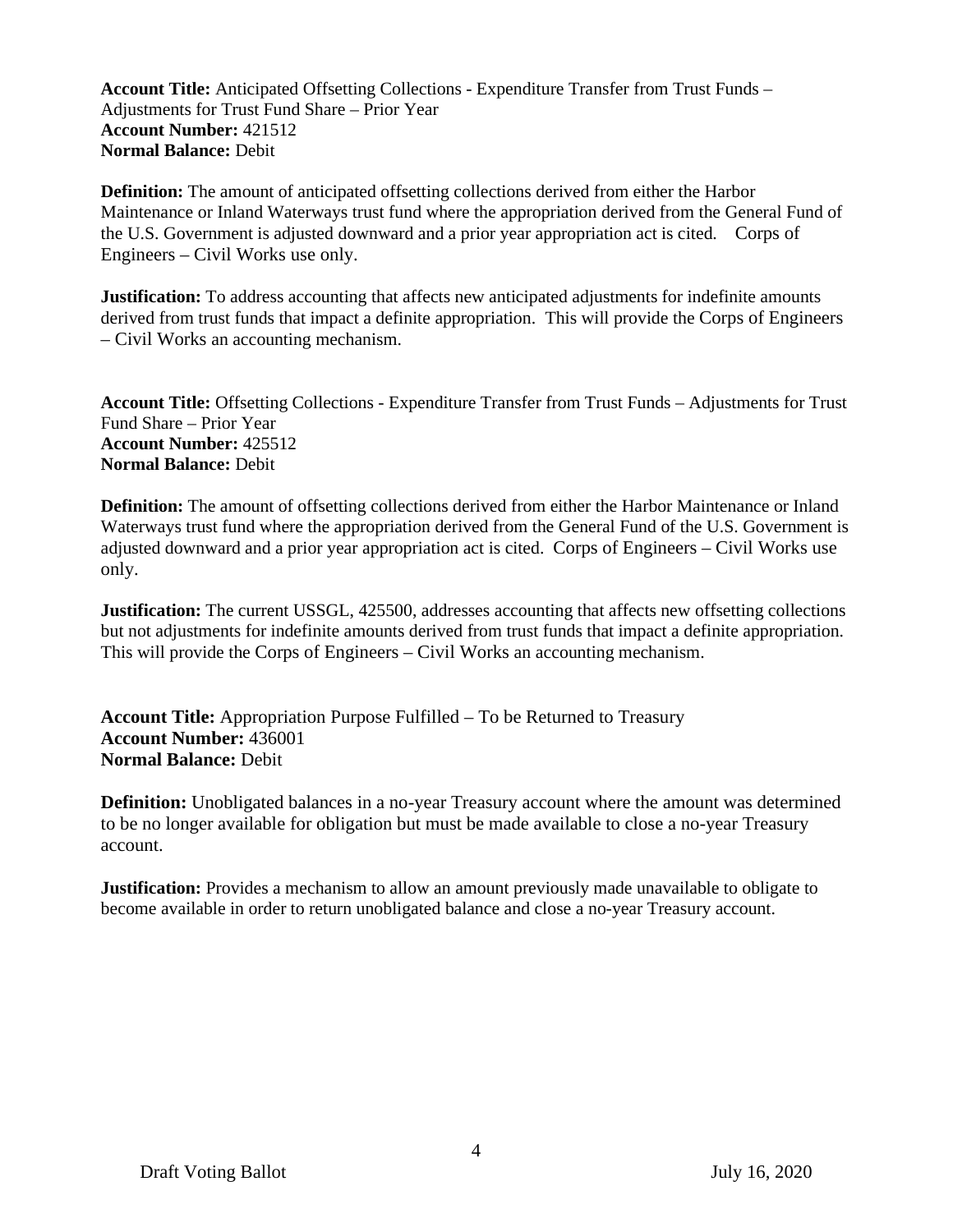**Account Title:** Daily Inflation/Deflation Compensation Adjustment **Account Number:** 439401 **Normal Balance:** Credit **Definition:** Amount of daily inflation or deflation compensation to offset the amount recorded in USSGL account 411400 or 427300 to result in no budgetary impact. This account does not close at year-end.

**Justification:** Provides a mechanism to offset the amount recorded in USSGL accounts 411400 or 427300 to result in no budgetary impact. **Account Title:** Unobligated Balances Made Available from Previously Unavailable Receipts – Adjustments for Trust Fund Share – Prior Year **Account Number:** 439412 **Normal Balance:** Debit

**Definition:** The unobligated balance made available from receipts that were previously not immediately available for obligation upon collection. Amounts are made available for obligation pursuant to an increase in the trust fund share of a definite prior year appropriation for Corps of Engineers – Civil Works operating accounts. Corps of Engineers – Civil Works use only.

**Justification:** The current USSGL, 439400, addresses accounting that affects new budget authority but not adjustments for indefinite amounts derived from trust funds that impact a definite appropriation. This will provide the Corps of Engineers – Civil Works an accounting mechanism.

**Account Title:** Anticipated Unobligated Balances Made Available from Previously Unavailable Receipts – Adjustments for Trust Fund Share – Prior Year **Account Number:** 439432 **Normal Balance:** Debit

**Definition:** Anticipated unobligated balance made available from receipts that were previously unavailable for obligation. Amounts are made available for obligation pursuant to an increase in the trust fund share of a definite prior year appropriation for Corps of Engineers – Civil Works operating accounts. Corps of Engineers – Civil Works use only.

**Justification:** To address accounting that affects anticipated adjustments for indefinite amounts derived from trust funds that impact a definite appropriation in trust fund expenditure accounts. This will provide the Corps of Engineers – Civil Works an accounting mechanism.